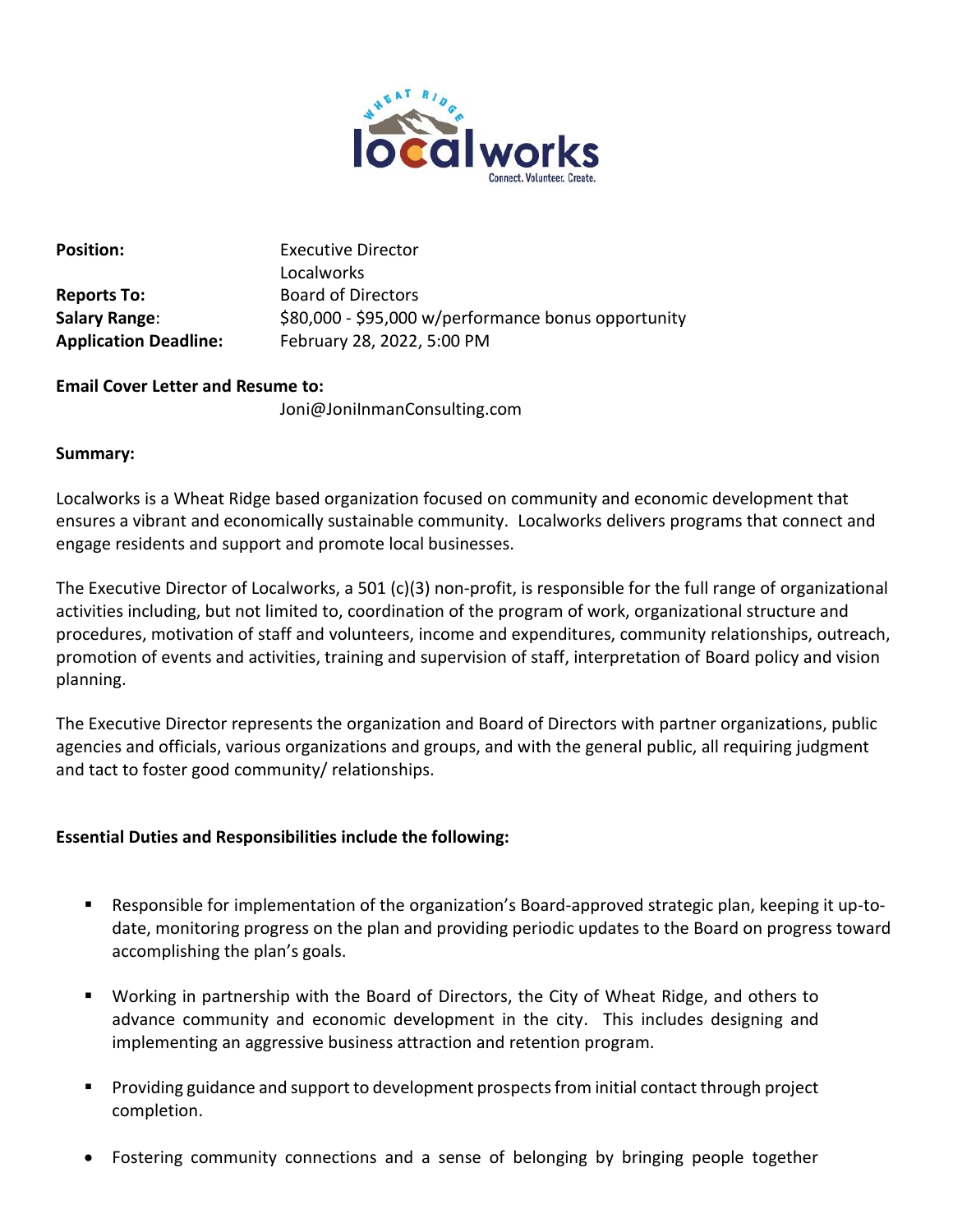through events and neighborhood programming.

- Research and analyze state, regional and national market conditions, economic trends, available development opportunities and economic sustainability programs.
- Acquaints his/herself with as many members of the community as possible, becoming familiar with their business goals and challenges, stimulating communications within the business community, and identifying opportunities that Localworks could pursue.
- Cultivates good relationships with city, county, and state elected officials and their staff.
- Maintains the financial viability of the organization determines sources of income, develops methods for generating revenues, oversees the development of the annual budget, and ensures adherence to this budget. Serves as the lead driver of fund-raising efforts and identifies potential contributors through knowledge of the community and development of relationships that encourage financial support.
- Oversees all staff activities of the organization including the hiring, training and termination of employees. Ensures that written personnel policies and procedures are developed and remain up-todate.
- Provides direct assistance to the Chair and officers of the Board of Directors. Sets the draft monthly Board meeting agenda for the Chair and works with the Executive Committee to finalize agendas and prepare supporting documents. Sets monthly Finance Committee meeting for the Finance Committee chair and works with the Finance Committee to ensure effectively monitoring of organizational finances and monthly financial reports.
- Informs the Board of Directors of various problem areas and activities throughout the community that may affect the business sector.
- Other duties as may be required.

# **Supervisory Responsibilities:**

Responsible for a staff and consultants. Carries out supervisory responsibilities to include recruiting, training, retention, performance review and development evaluations, salary adjustments and any required disciplinary action.

# **Qualifications:**

To perform this job successfully, an individual must be able to perform each essential duty satisfactorily. The requirements listed below are representative of the knowledge, skill, and/or ability required. Reasonable accommodations may be made to enable individuals with disabilities to perform the essential functions.

# **Education and/or Experience:**

• At least three (3) years of experience in upper level non-profit management, government or business district or related experience.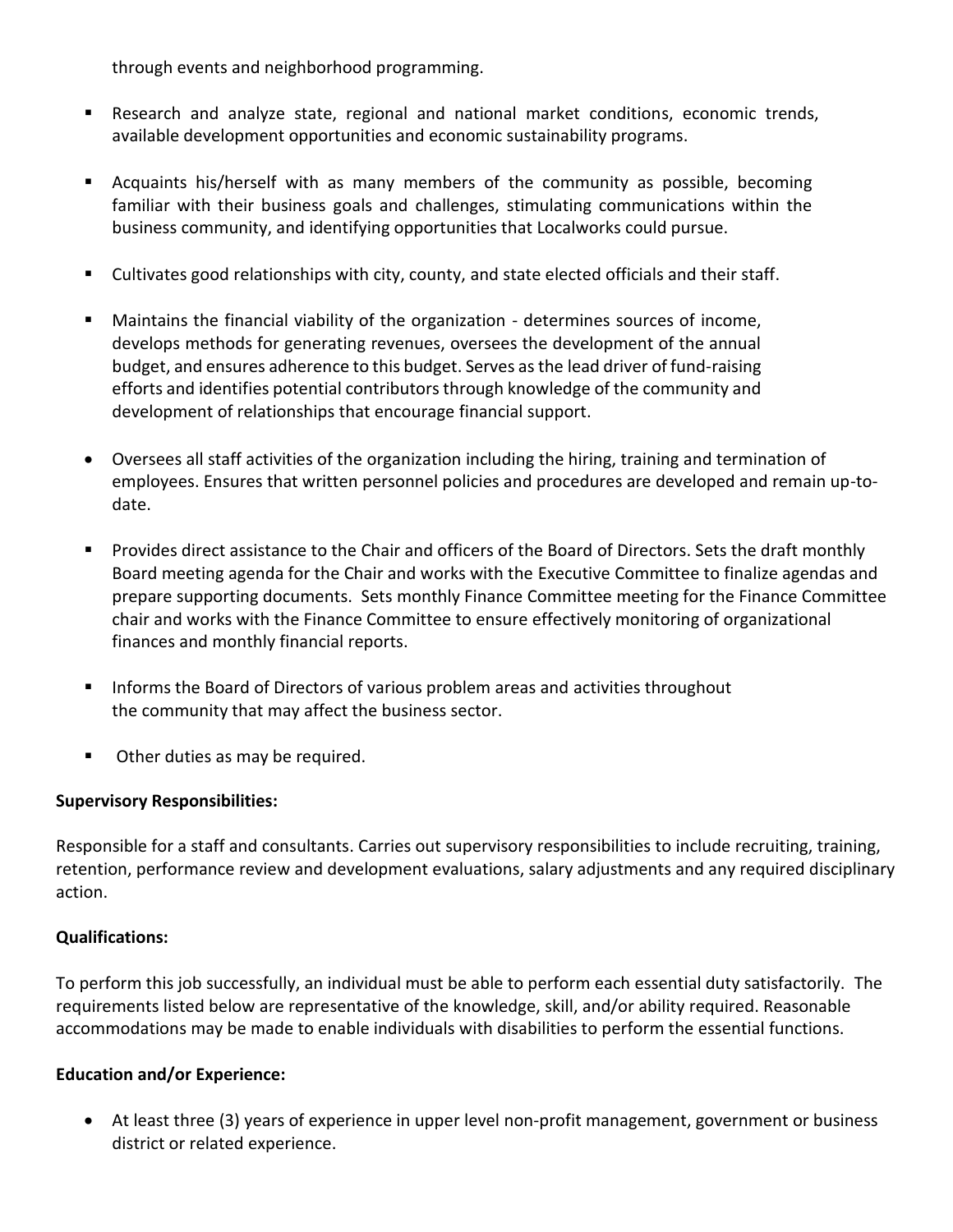- Bachelor's degree in Business Administration, Government Administration, Non-Profit Management or equivalent experience.
- Preference will be given to applicants who have advanced experience in community and economic development, local government structures and procedures, and the IRS requirements and legal limitations of a 501 (c)(3) organization.

## **Communication Skills:**

Demonstrated ability to communicate clearly in both written and verbal communication. Ability to respond effectively to the most sensitive inquiries or complaints in a diplomatic manner. Ability to make effective and persuasive presentations on controversial or complex topics to public groups, local government officials and/or Board of Directors.

Executive Director must have demonstrated experience in strong relationship-building ability and be politically astute.

## **Mathematical Skills:**

Ability to calculate figures and amounts such as discounts, interest, commissions, proportions, and percentages.

### **Computer Skills:**

Working knowledge of Microsoft Office suite including Excel, Word, Power Point and Outlook is required.

## **Physical Demands:**

While performing the duties of this Job, the employee is regularly required to sit, talk and hear. The employee must occasionally lift and/or move up to 10 pounds.

### **Work Environment:**

This is a diversified job requiring sustained mental effort related to public contacts, organizational issues, mediation, planning and technical areas as well as travel, public speaking and non-standard business hours. The employee must be able to drive and is required to possess a current Colorado State Driver's License.

### **Position specifications:**

- Full time, exempt position that requires some evening and weekend hours.
- Salary range is \$80,000 \$95,000, with performance bonus opportunity.
- Benefits include: Medical and dental insurance covered at 50 percent for employee, and 50 percent for dependent family members; employer-matched 401 (k) at 2% of salary; Paid Vacation Time – Company provides four weeks of vacation time to be used within the calendar year. This time is not paid out upon separation of employment; 10 Paid Holidays – New Year's Day, Martin Luther King Day, Presidents' Day, Memorial Day, Juneteenth,  $4<sup>th</sup>$  of July, Labor Day, Thanksgiving, Day after Thanksgiving, and Christmas. Additionally, Christmas Eve and the workdays through January  $1<sup>st</sup>$  are included as paid holidays for a total of five days.